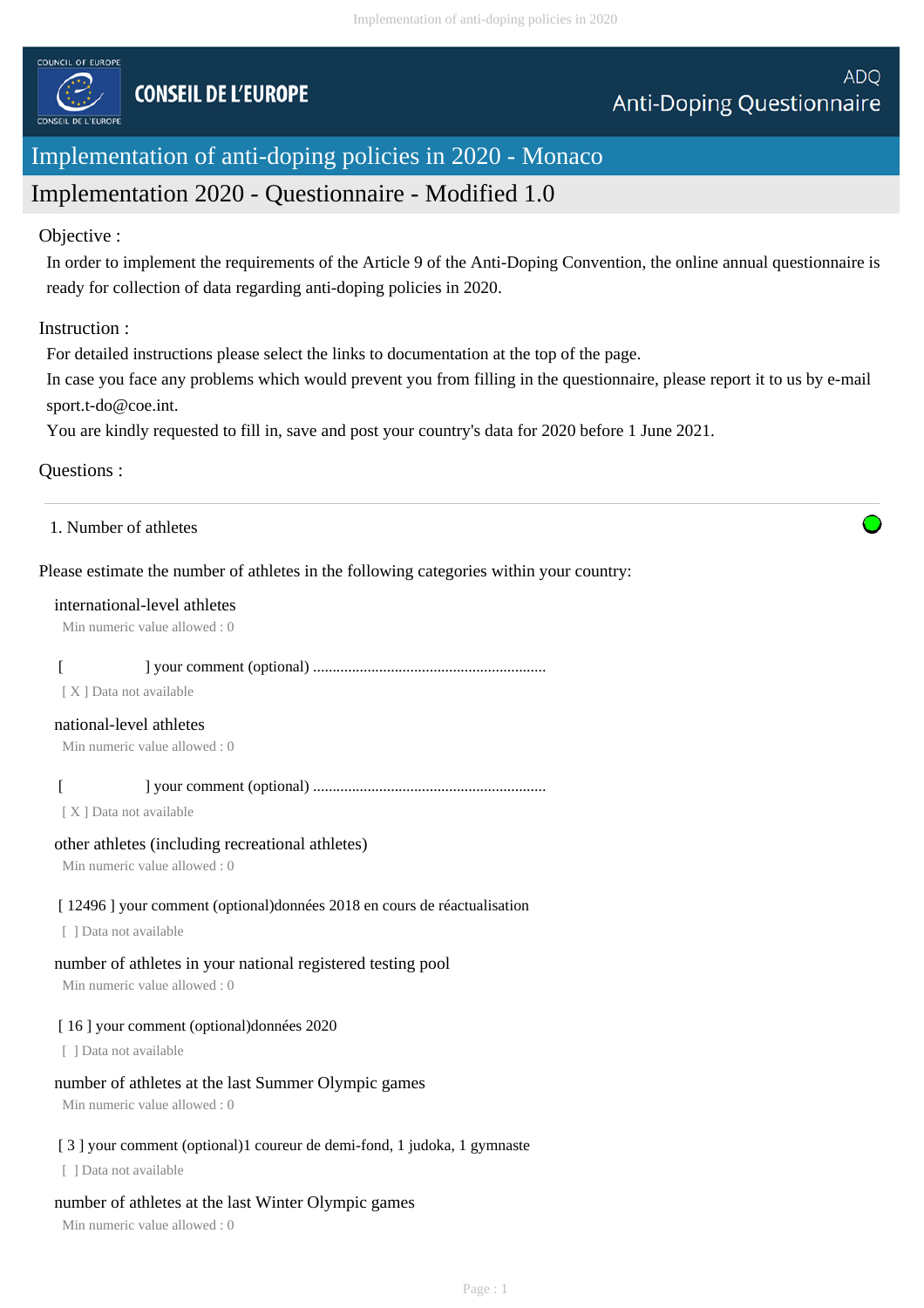#### [ 4 ] your comment (optional)une équipe de bobsleigh à 2, 2 skieurs alpins

[ ] Data not available

number of athletes at the last Summer Paralympic games

Min numeric value allowed : 0

[ 0 ] your comment (optional) ............................................................

[ ] Data not available

#### number of athletes at the last Winter Paralympic games

Min numeric value allowed : 0

[ 0 ] your comment (optional) ............................................................

[ ] Data not available

#### 2. Doping definition

What is the definition of "doping in sport" used in your country?

 [ X ] Council of Europe Anti-Doping Convention. Your comment (optional) Cette définition figure dans l'Ordonnance souveraine n° 16.234 du 27 février 2004 rendant exécutoire à Monaco la Convention

 [ X ] UNESCO International Convention against doping in sport. Your comment (optional) Cette définition figure dans l'ordonnance n° 959 du 7 février 2007 qui rend exécutoire à Monaco la Convention

 [ X ] World Anti-Doping Code. Your comment (optional) Cette définition figure dans l'ordonnance souveraine n° 15.656 du 7 février 2003 instituant le Comité Monégasque Antidopage

 [ ] Other, please specify (e.g. national law) : ............................................................ Attachments

Ordonnance n. 959 du 07-02-2007 rendant exécutoire la Convention internationale contre le dopage dans le sport (UNESCO) - LégiMonaco.docx

Ordonnance n. 16.234 du 27-02-2004 LégiMonaco.docx

**V** Ordonnance n 15.656 LégiMonaco.docx

3. Doping list

Which list of banned pharmacological classes of doping agents and doping methods (i.e. Prohibited List) is implemented in your country?

[ X ] Prohibited List, as adopted by the Executive Committee of WADA. Your comment (optional)

............................................................

 [ X ] List of banned pharmacological classes of doping agents and doping methods, as adopted by the Monitoring Group (T-DO). Your comment (optional) ............................................................

 [ X ] Prohibited List, as adopted by the Conference of Parties of the International Convention against Doping in Sport (UNESCO). Your comment (optional) ............................................................

[ ] Other, please specify : ............................................................

Attachments

Comité Monégasque Antidopage : http://onad-monaco.mc

4. Additional doping lists

For the purposes of restricting availability of doping substances, are there other lists than those defined in the question 3?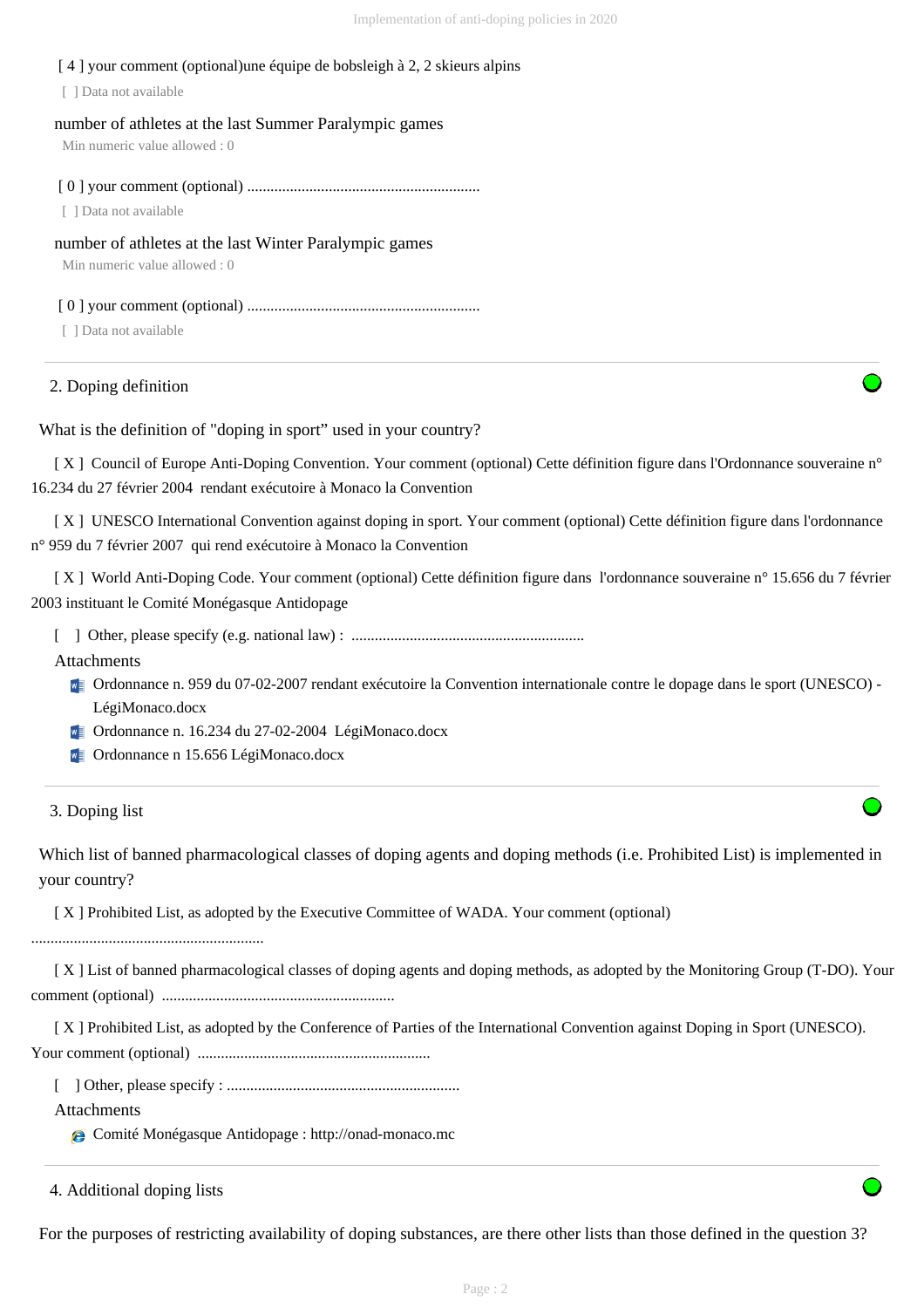( X ) Yes, please specify: liste de stupéfiants; produits stupéfiants et préparations figurant aux tableaux I,II,III et IV de la Convention unique sur les stupéfiants signée à New York le 30 mars 1960 et et

( ) No. Your comment (optional) ............................................................

Attachments

- LégiMonaco Textes non codifiés Loi n. 890 du 01\_07\_1970 sur les stupéfiants.pdf
- LégiMonaco Textes non codifiés Ordonnance n. 4.330 du 19\_09\_1969 \_.pdf

5. Anti-doping laws

Are there any anti-doping laws in your country?

[ ] Anti-doping law (other than ratification of the Convention). Your comment (optional) ............................................................

[ X ] Other public law rules, please specify: cf textes en pièces jointes

[ ] No. Your comment (optional) ............................................................

Attachments

- **V** Ordonnance n 15.656 LégiMonaco (1).docx
- Arrêté ministériel n. 2003-72 du 07-02-2003.docx
- **Fig. 2003-531 du 21-10-2003 LégiMonaco.docx**
- **Example 3 Arrêté ministériel n. 2003-532 du 21-10-2003 LégiMonaco.docx**
- **EXECUTE:** Arrêté ministériel n. 2003-532 du 21-10-2003 LégiMonaco.docx

6. National Anti-Doping Organisation (NADO)

What is the legal status of your national anti-doping organisation? Please upload the statutes, if possible

( ) Public authority. Your comment (optional) ............................................................

( ) Non-governmental organisation. Your comment (optional) ............................................................

( ) Private company. Your comment (optional) ............................................................

( ) National Olympic Committee acting as a NADO. Your comment (optional) ............................................................

 ( X ) Other, please specify :Le Comité Monégasque Antidopage est un organisme de droit privé investi d'une mission d'intérêt général, cf article 1er de l'ordonnance souveraine n° 15.656

#### Attachments

**V** Ordonnance n 15.656 LégiMonaco.docx

# 7. NADO activities

Which of the activities below are conducted by your national anti-doping organisation? Please upload the organisational chart, if possible

|                                                | Yes. Your comment<br>(optional)                              | No, please specify which<br>organisation is in charge |
|------------------------------------------------|--------------------------------------------------------------|-------------------------------------------------------|
| Co-ordination of action by public authorities  | (X) en liaison étroite avec<br>le Département de l'Intérieur |                                                       |
| Co-ordination of the fight against trafficking |                                                              | (X) Département de<br>l'Intérieur                     |
| Testing (doping control)                       | $(\ X)$                                                      |                                                       |
| Results management                             | (X)                                                          |                                                       |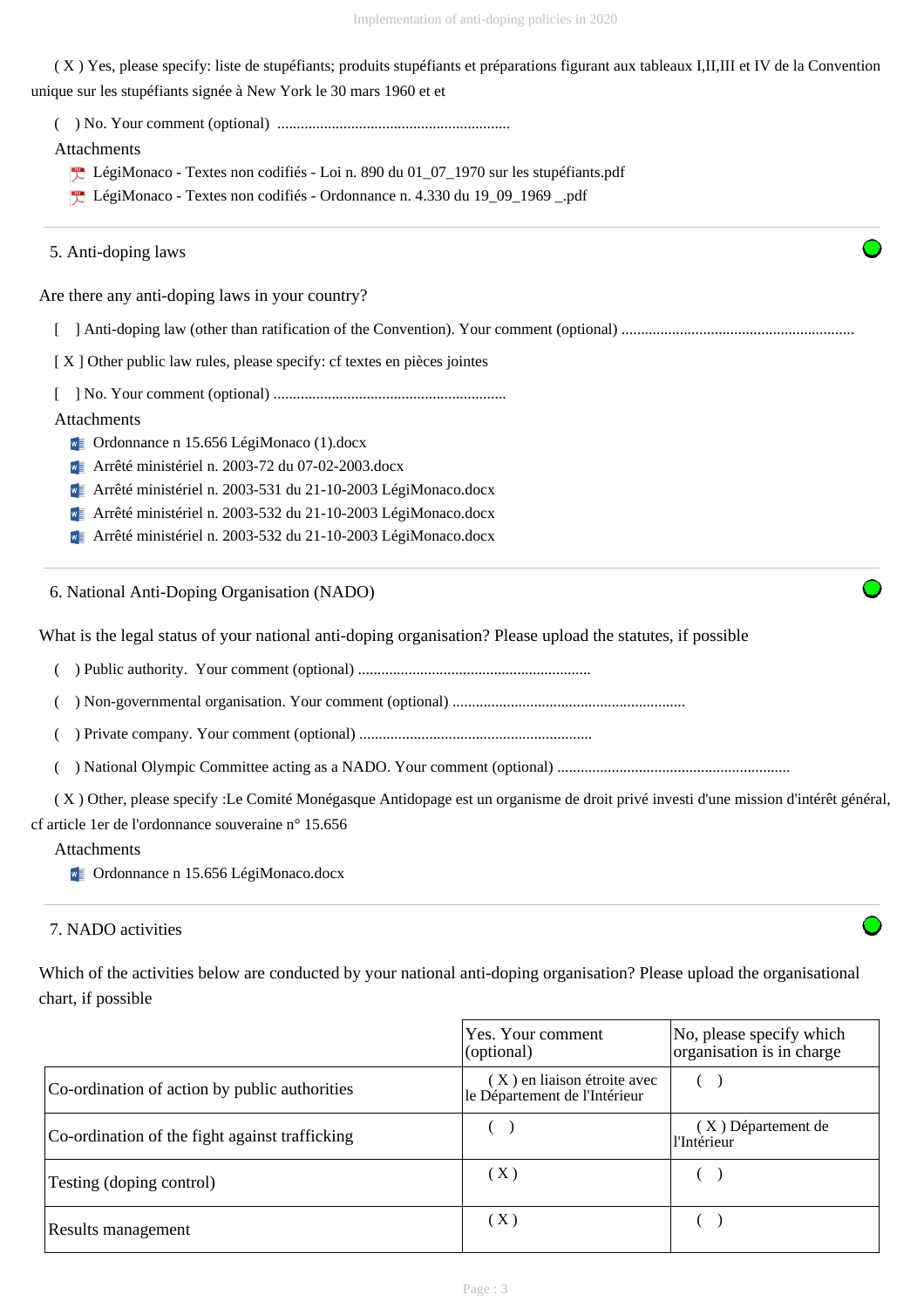| Disciplinary procedures      | (X) La Chambre<br>Disciplinaire est une structure<br>indépendante au sein du Comité<br>et les instances d'appel sont des<br>juridictions judiciaires ou<br>arbitrales (TAS, par exemple)) |                                                                                                                    |  |  |
|------------------------------|-------------------------------------------------------------------------------------------------------------------------------------------------------------------------------------------|--------------------------------------------------------------------------------------------------------------------|--|--|
| Education and/or information | $(\,\mathrm{X}\,)$                                                                                                                                                                        |                                                                                                                    |  |  |
| Research                     |                                                                                                                                                                                           | (X) Absence de structures<br>d'enseignement supérieur et de<br>structures scientifiques adaptées<br>en Principauté |  |  |

#### Attachments

Comité Monégasque Antidopage : http://onad-monaco.mc/wp-content/uploads/2015/09/CMA-rapport-dactivite-2019-version-21 octobre.pdf

## 8. Funding of anti-doping programme

#### What was the annual budget of the NADO for the 2020 calendar year?

Min numeric value allowed : 0

#### [ 191000 ] amountEuroCurrency

[ ] Data not available

#### 9. Funding sources

How is the NADO funded? Please select all that apply and indicate an estimate in percentages:

- [ X ] Government100%
- [ ] National Lottery programme ............................................................ %
- [ ] National Olympic Committee (NOC) ............................................................ %
- [ ] Other sports organisation(s) ............................................................ %
- [ ] Fee for service ............................................................ %
- [ ] Private ............................................................ %
- [ ] Other ............................................................ %

#### 10. Distribution of funding

What percentage of NADO's annual budget is put towards the following core programs?

[ 31 ] Testing (including equipment, transportation, sample collection personnel fees)

- [ 32 ] Sample analysis
- [ 0 ] Investigations
- [4] Education
- [ 0 ] Research
- [ 0 ] Results Management/Legal
- [ 0 ] Therapeutic Use Exemptions (TUEs)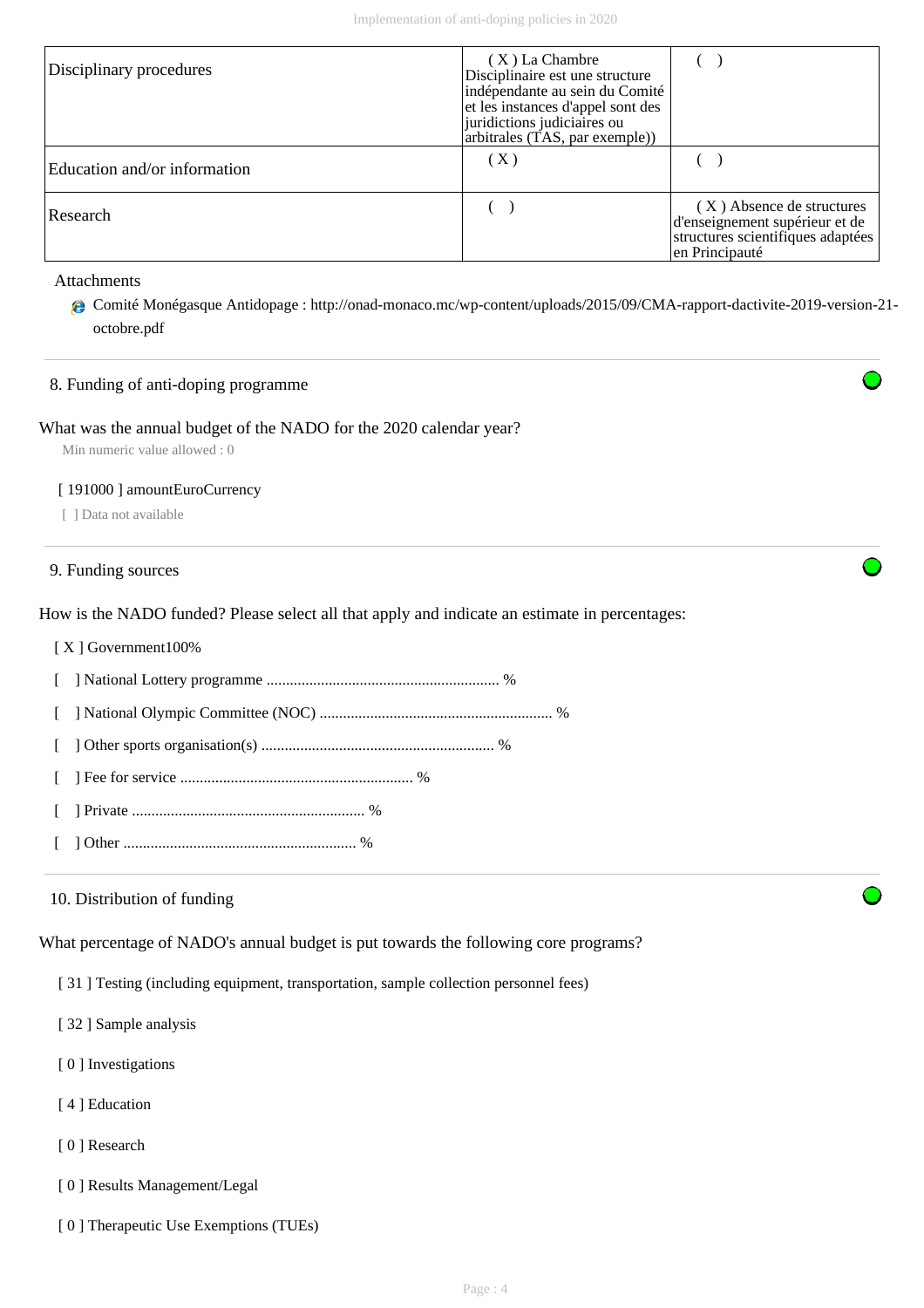[ 33 ] Other (e.g. remuneration, administration) une partie de ce pourcentage correspond à une thésaurisation compte tenu du gel des contrôles en raison de la pandémie

[ ] Data not available

11. Other funding for the anti-doping programme

Are other institutions funding any parts of the national anti-doping programme (e.g. laboratories, research, WADA contribution, Unesco Voluntary Fund)

( ) Yes, please describe ............................................................

 $(X)$  No

12. Sport budget

What amount has been allocated to sport from the State budget through the national ministry responsible for sport for the year 2020?

[ 28052600 ] amounteuroscurrency / other information

[ ] Data not available

13. Limiting public funding to organisations

Is public funding withheld from organisations that do not comply with anti-doping regulations and related legal instruments?

( X ) Yes, all funding is withheld; your comment (optional) ............................................................

( ) A limited amount of funding is withheld; your comment (optional) ............................................................

( ) No financial implications; your comment (optional) ............................................................

( ) Information not available; your comment (optional) ............................................................

14. Limitation of public funding of persons

Is sport-related financial assistance provided by public authorities withheld from banned athletes or athlete support personnel during the period of their suspension?

( X ) Yes, all funding is withheld; your comment (optional) ............................................................

( ) A limited amount of funding is withheld; your comment (optional) ............................................................

( ) No; your comment (optional) ............................................................

 ( ) Not applicable (no sport-related financial assistance is provided by public authorities to athletes or support personnel); your comment (optional) ............................................................

( ) Information not available; your comment (optional) ............................................................

15. Testing programme

Does your country have a national testing programme?

 $(X)$  Yes

( ) No, please explain ............................................................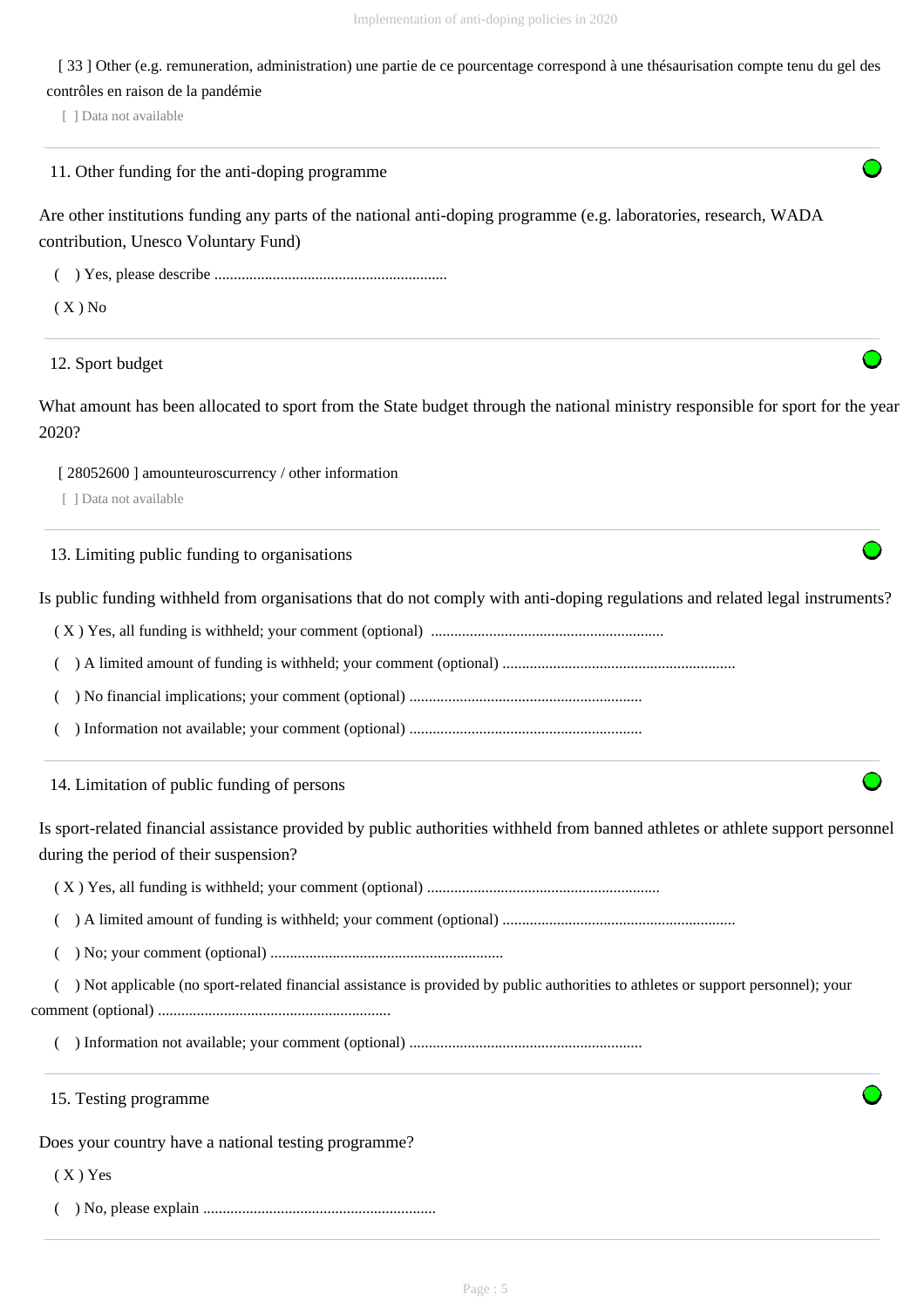| Implementation of anti-doping policies in 2020                                                                                                                                                                                                       |
|------------------------------------------------------------------------------------------------------------------------------------------------------------------------------------------------------------------------------------------------------|
| 16. Elements of the testing programme                                                                                                                                                                                                                |
| What elements of the testing program are implemented by the NADO?                                                                                                                                                                                    |
| [X] Risk assessment and test distribution planning (TDP)                                                                                                                                                                                             |
| [X] Registered testing pool                                                                                                                                                                                                                          |
| [X] Random selection of athletes                                                                                                                                                                                                                     |
| [X] Targeted selection of athletes                                                                                                                                                                                                                   |
| [X] In-competition testing                                                                                                                                                                                                                           |
| [X] Out-of-competition testing                                                                                                                                                                                                                       |
| [X] No-advance notice testing                                                                                                                                                                                                                        |
| [X] Blood testing                                                                                                                                                                                                                                    |
| [X] Athlete biological passport (ABP) modules                                                                                                                                                                                                        |
|                                                                                                                                                                                                                                                      |
|                                                                                                                                                                                                                                                      |
| 17. Quality certificate                                                                                                                                                                                                                              |
| Is your NADO or part of its procedures certified according to a quality standard (such as ISO or any other quality assurance<br>system)?                                                                                                             |
|                                                                                                                                                                                                                                                      |
|                                                                                                                                                                                                                                                      |
|                                                                                                                                                                                                                                                      |
| 18. NADO staff, committee members and other anti-doping specialists                                                                                                                                                                                  |
| Please outline below how many NADO staff, committees' members and other anti-doping specialists are involved in the<br>coordination and management of your anti-doping programs (except sample collection personnel)<br>Min numeric value allowed: 0 |
| [1] staff full time                                                                                                                                                                                                                                  |
| [1] staff part time                                                                                                                                                                                                                                  |
| [13] committees' members (including, but not limited to, members of the disciplinary panels, NADO Board, TUE, education,<br>whereabouts, scientific, athletes, appeals, ethics and/or other committees)                                              |
|                                                                                                                                                                                                                                                      |

[ ] Data not available

# 19. Sample collection personnel

Do you have sample collection personnel (SCP) ?

( X ) Yes, within the NADO

( ) Yes, through a service provider (Delegated third party) ............................................................

( ) No, please explain ............................................................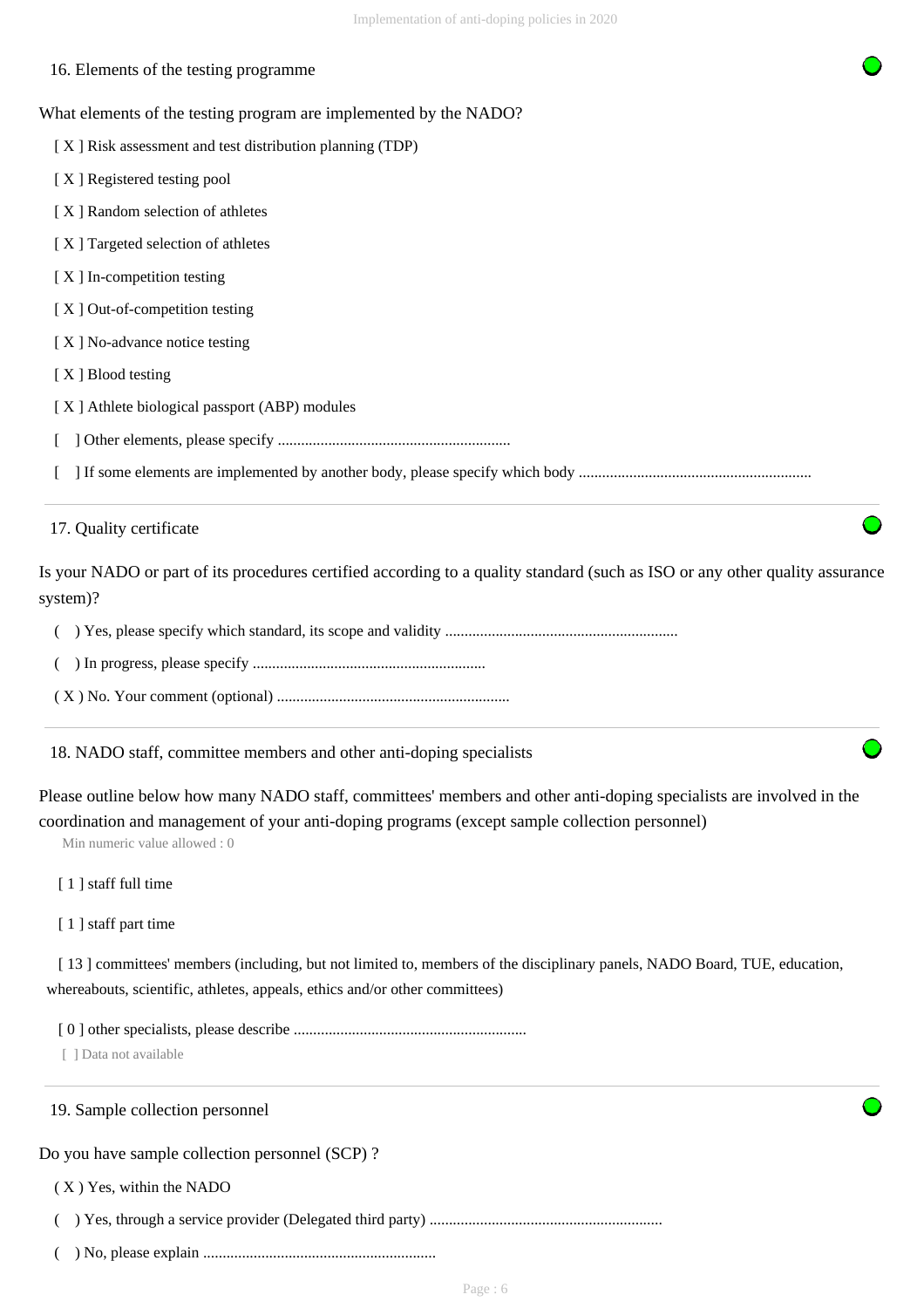# 20. Number of DCOs and BCOs

How many doping control officers (DCOs), blood control officers (BCOs) and chaperones are in your sample collection personnel programme?

Min numeric value allowed : 0

[ 10 ] DCOs; your comment (optional) ............................................................

[ 3 ] BCOs; your comment (optional) ............................................................

[ 19 ] Chaperones; your comment (optional) ............................................................

[ ] Data not available

21. Laboratory

Is there a doping control laboratory in your country?

[ ] Yes, accredited or approved by WADA in accordance with the International Standard for Laboratories

[ ] No, but a preparatory process is in progress to apply for accreditation or approval by WADA

[ X ] No

## 22. Use of WADA laboratories

Which WADA-accredited or approved laboratories are used for analysis of samples collected by your NADO as a Testing authority within your national testing program in the year 2020? Please list all that applies, including the laboratory in your own country (if you use it) and indicate the percentage of samples analysed in each laboratory. Enter "0", if you don't use this laboratory

|                            | % of NADO samples (estimate) |
|----------------------------|------------------------------|
| ANKARA, TURKEY             | $\overline{0}$               |
| ATHENS, GREECE             | $\overline{0}$               |
| BANGKOK, THAILAND          | $\overline{0}$               |
| <b>BARCELONA, SPAIN</b>    | $\overline{0}$               |
| BEIJING, CHINA             | $\theta$                     |
| BLOEMFONTEIN, SOUTH AFRICA | $\mathbf{0}$                 |
| <b>BUCHAREST, ROMANIA</b>  | $\overline{0}$               |
| COLOGNE, GERMANY           | 10                           |
| DOHA, QATAR                | $\overline{0}$               |
| GHENT, BELGIUM             | $\boldsymbol{0}$             |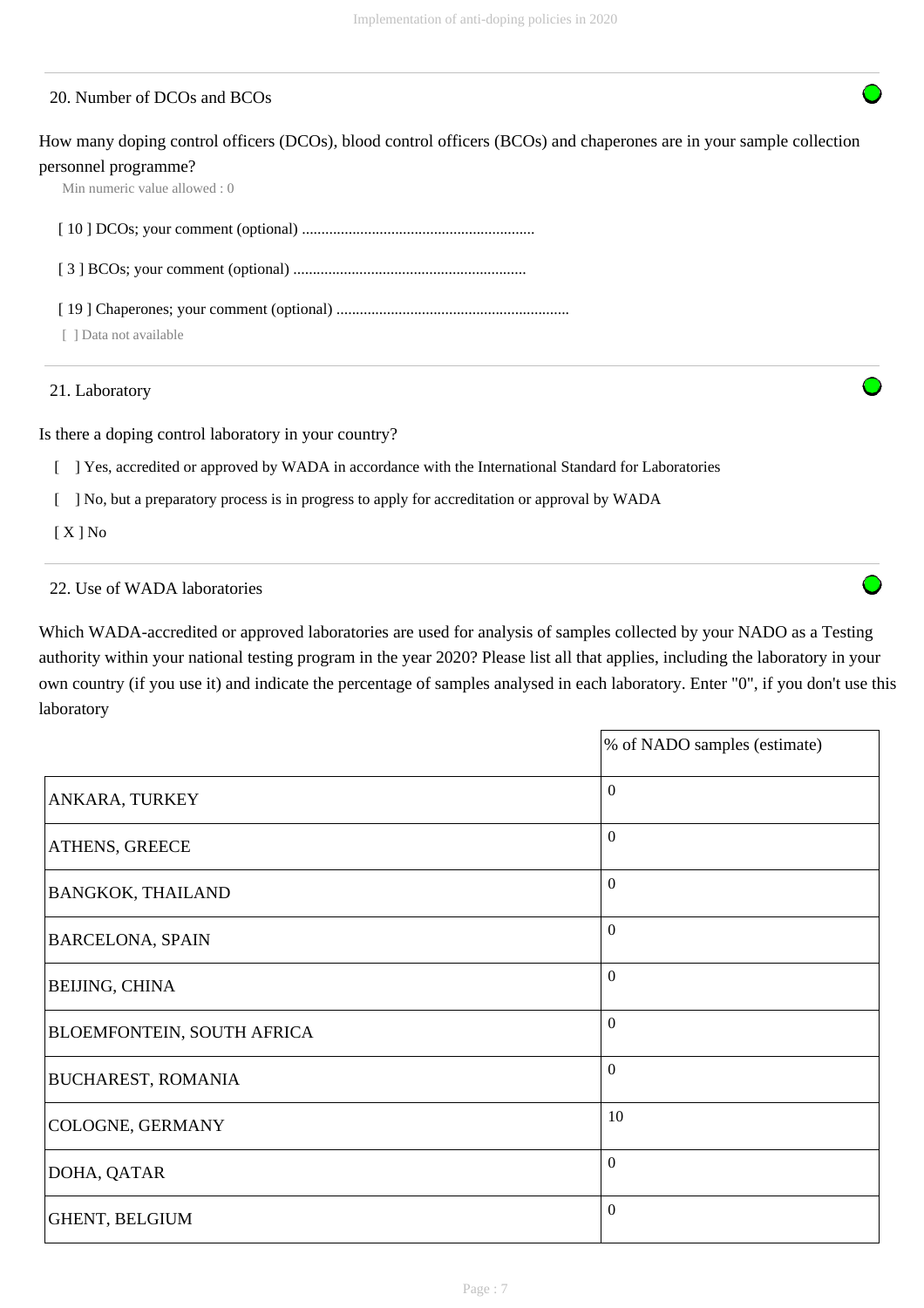| HAVANA, CUBA               | $\boldsymbol{0}$ |
|----------------------------|------------------|
| HELSINKI, FINLAND          | $\mathbf{0}$     |
| <b>KREISCHA, GERMANY</b>   | $\boldsymbol{0}$ |
| LAUSANNE, SWITZERLAND      | 10               |
| LONDON, UNITED KINGDOM     | $\boldsymbol{0}$ |
| LOS ANGELES, USA           | $\boldsymbol{0}$ |
| MADRID, SPAIN              | $\boldsymbol{0}$ |
| MONTREAL, CANADA           | $\boldsymbol{0}$ |
| NEW DELHI, INDIA           | $\boldsymbol{0}$ |
| <b>OSLO, NORWAY</b>        | $\boldsymbol{0}$ |
| PARIS, FRANCE              | $80\,$           |
| RIO DE JANEIRO, BRAZIL     | $\boldsymbol{0}$ |
| ROMA, ITALY                | $\boldsymbol{0}$ |
| <b>SALT LAKE CITY, USA</b> | $\boldsymbol{0}$ |
| SEIBERSDORF, AUSTRIA       | $\boldsymbol{0}$ |
| <b>SEOUL, SOUTH KOREA</b>  | $\boldsymbol{0}$ |
| STOCKHOLM, SWEDEN          | $\boldsymbol{0}$ |
| SYDNEY, AUSTRALIA          | $\boldsymbol{0}$ |
| TOKYO, JAPAN               | $\boldsymbol{0}$ |
| WARSAW, POLAND             | $\boldsymbol{0}$ |

[ ] Data not available

# 23. Testing statistics

How many samples were collected under your national testing program in the year 2020?

|                               | Urine | Blood (including ABP) |
|-------------------------------|-------|-----------------------|
| In-competition samples        | 35    |                       |
| Min numeric value allowed : 0 |       |                       |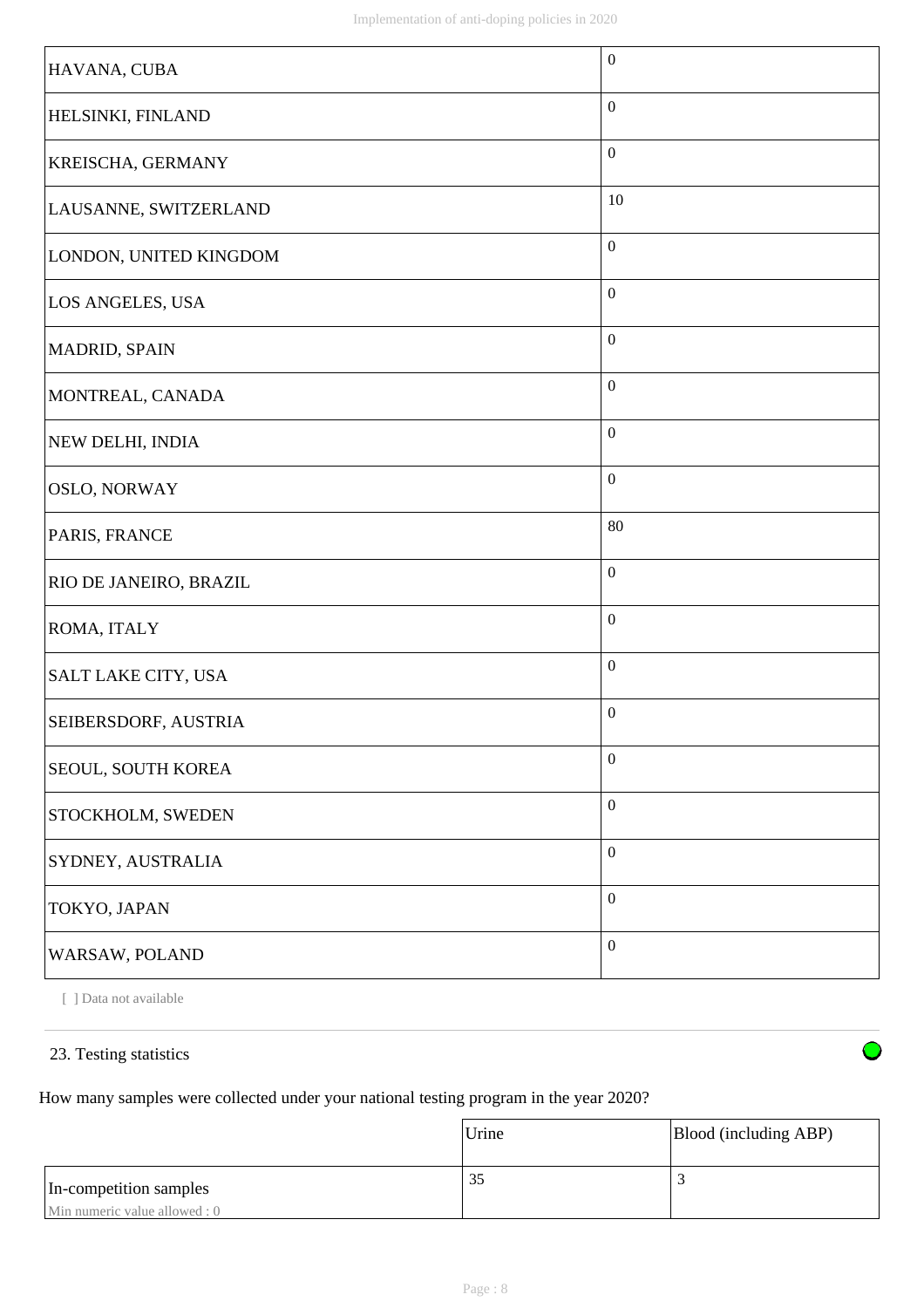| Out-of-competition samples<br>Min numeric value allowed : 0 | 114 | 53 |
|-------------------------------------------------------------|-----|----|
| Data not available                                          |     |    |

## 24. Testing abroad

Did you test athletes under your authority who reside or train abroad (directly or by subcontracting other ADOs or antidoping service providers)?

( X ) Yes; your comment (optional) ............................................................

( ) Not in 2020, but we have authorisation to do so; your comment (optional) ............................................................

( ) No, we do not have authorisation to do so; your comment (optional) ............................................................

# 25. Disciplinary system

Please describe the disciplinary process for the anti-doping rule violations and application of the T-DO Recommendation on ensuring the independence of hearing panels (bodies) and promoting fair trial in anti-doping cases [T-DO/Rec(2017)01] http://rm.coe.int/recommendation-on-ensuring-the-independence-of-hearing-panels-bodies-a/1680735159

| Has your State established<br>centralised panel/body in<br>charge of all hearing<br>proceedings in anti-doping<br>matters (hearing panel)?                                                       | oui (la Chambre Disciplinaire<br>indépendante du Comité<br>Monégasque Antidopage | sans objet | sans objet |
|--------------------------------------------------------------------------------------------------------------------------------------------------------------------------------------------------|----------------------------------------------------------------------------------|------------|------------|
| Is the hearing panel<br>independent, and<br>operationally independent<br>from sport movement (i.a.<br>national federations.<br>National Olympic<br>Committee, National<br>Paralympic Committee)? | oui                                                                              | sans objet | sans objet |
| Is the hearing panel<br>operationally independent<br>from the government?                                                                                                                        | oui                                                                              | sans objet | sans objet |
| Is the hearing panel<br>operationally independent<br>from the NADO?                                                                                                                              | oui                                                                              | sans objet | sans objet |
| Are you aware of T-<br>DO/Rec(2017)01?                                                                                                                                                           | oui                                                                              | sans objet | sans objet |
| Is the composition of the<br>hearing panel in line with the<br>requirements outlined in T-<br>DO/Rec(2017)01?                                                                                    | oui                                                                              | sans objet | sans objet |
| Are the rights of access to<br>justice ensured in accordance<br>with $T\text{-DO/Rec}(2017)01?$                                                                                                  | oui                                                                              | sans objet | sans objet |
| Other comments                                                                                                                                                                                   | sans objet                                                                       | sans objet | sans objet |

[ ] Data not available

### Attachments

- **V** Ordonnance n 15.656 LégiMonaco.docx
- **EXECUTE:** Arrêté ministériel n. 2003-72 du 07-02-2003.docx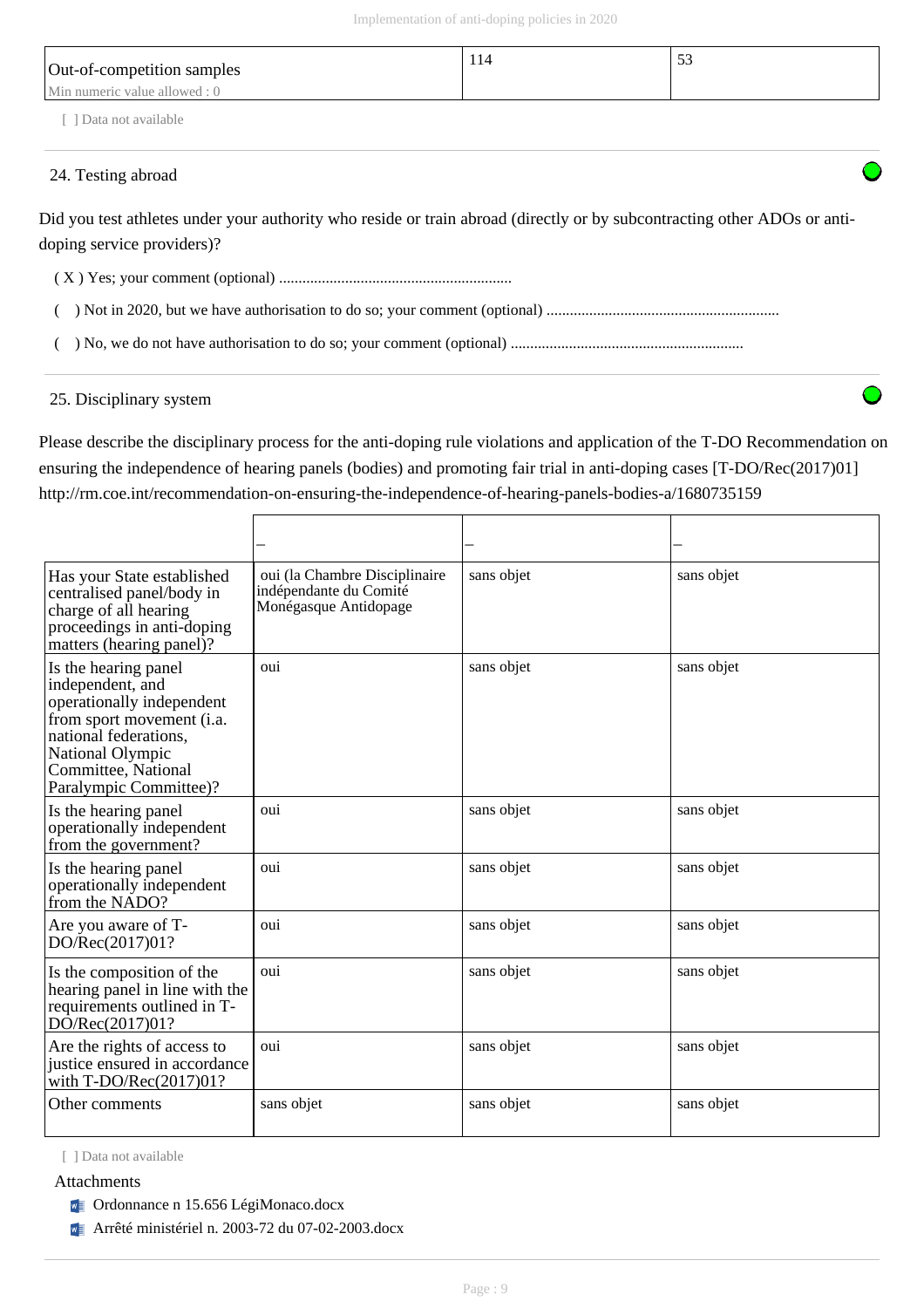# 26. Appeals system

Please describe the process for handling anti-roping rule violations appeals

Describe, upload documents or add the link to the relevant content cf pièces jointes

[ ] Data not available

#### Attachments

- **V** Ordonnance n 15.656 LégiMonaco.docx
- **Fig. 3** Arrêté ministériel n. 2003-72 du 07-02-2003.docx

# 27. Anti-doping rule violations (ADRV)

How many anti-doping rule violations cases were initiated in 2020 and how many of these initiated cases resulted in the imposition of a sanction?

|                                                                                                                                                  | Initiated cases  | Cases that resulted in a Cases that resulted in<br>sanction | no sanction      |
|--------------------------------------------------------------------------------------------------------------------------------------------------|------------------|-------------------------------------------------------------|------------------|
| Presence of a prohibited substance or its<br>metabolites or markers in an athlete's sample<br>Min numeric value allowed: 0                       | $\overline{2}$   | $\overline{2}$                                              | $\theta$         |
| Use or attempted use by an athlete of a<br>prohibited substance or a prohibited method<br>Min numeric value allowed: 0                           | $\overline{0}$   | $\Omega$                                                    | $\theta$         |
| Evading, refusing or failing to submit to<br>sample collection<br>Min numeric value allowed : 0                                                  | $\mathbf{0}$     | $\mathbf{0}$                                                | $\overline{0}$   |
| Whereabouts failures<br>Min numeric value allowed: 0                                                                                             | $\boldsymbol{0}$ | $\mathbf{0}$                                                | $\boldsymbol{0}$ |
| Tampering or attempted tampering with any<br>part of doping control<br>Min numeric value allowed: 0                                              | $\overline{0}$   | $\mathbf{0}$                                                | $\mathbf{0}$     |
| Possession of prohibited substances and<br>prohibited methods<br>Min numeric value allowed: 0                                                    | $\theta$         | $\Omega$                                                    | $\theta$         |
| Trafficking or attempted trafficking in any<br>prohibited substance or prohibited method<br>Min numeric value allowed: 0                         | $\boldsymbol{0}$ | $\Omega$                                                    | $\theta$         |
| Administration or attempted administration to<br>any athlete of any prohibited method or<br>prohibited substance<br>Min numeric value allowed: 0 | $\Omega$         | $\mathbf{0}$                                                | $\Omega$         |
| Complicity<br>Min numeric value allowed: 0                                                                                                       | $\overline{0}$   | $\boldsymbol{0}$                                            | $\mathbf{0}$     |
| Prohibited association<br>Min numeric value allowed: 0                                                                                           | $\Omega$         | $\Omega$                                                    | $\theta$         |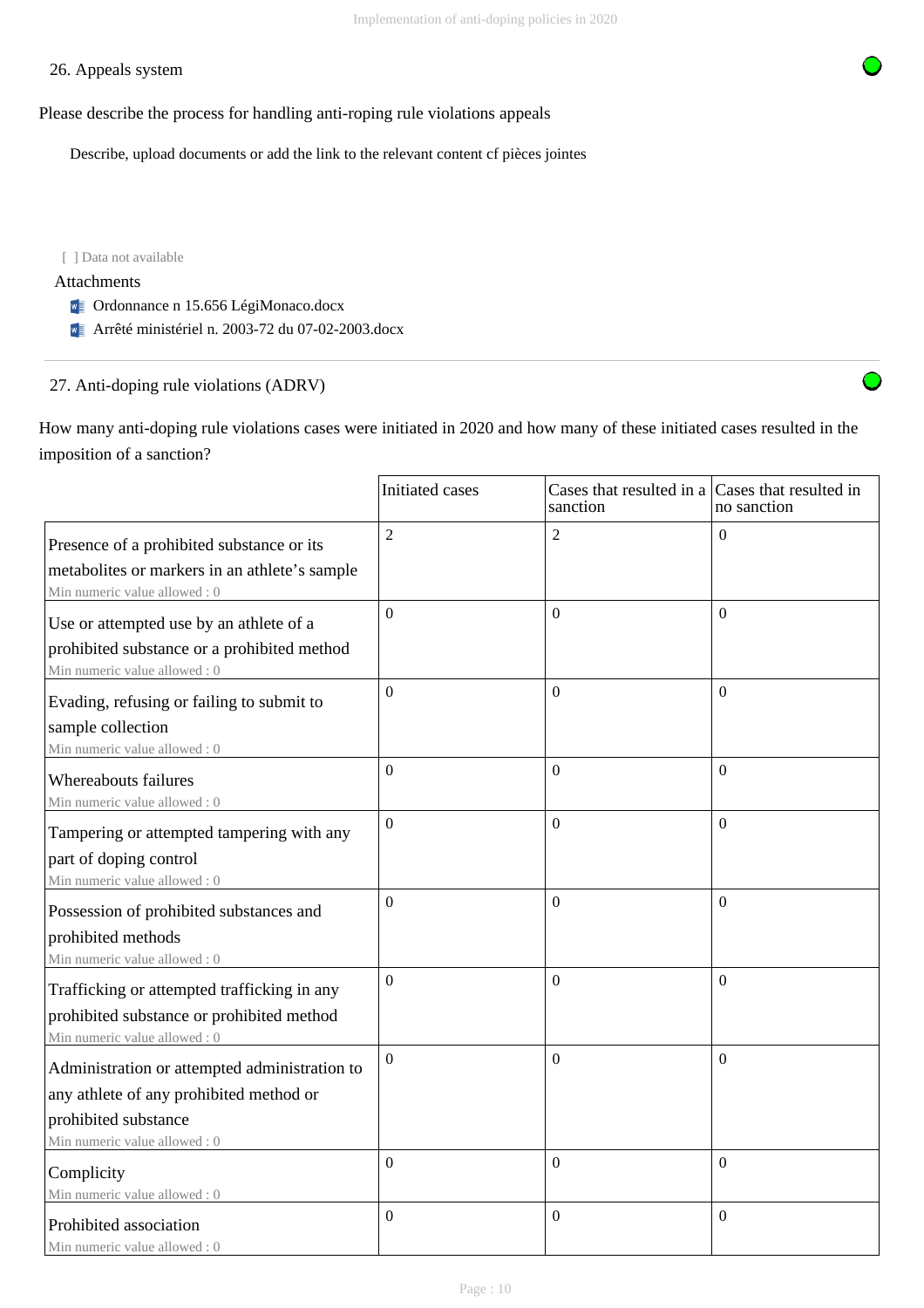[ ] Data not available

|  | 28. Whereabouts failures |
|--|--------------------------|
|--|--------------------------|

How many of the following whereabouts failures have you registered in 2020?

[ 1 ] One missed test or filing failure

[ 0 ] Any combination of two missed tests and/or filing failures

[ ] Data not available

29. Co-operation with law enforcement agencies

What measures have been taken to ensure co-operation between NADO and law enforcement agencies in limiting illegal availability of doping substances?

[ X ] Law, please specify Ordonnance souveraine n° 15.656 et arrêté ministériel n° 2003-72

[ ] Agreement, please specify ............................................................

[ ] Ad hoc activities, please specify ............................................................

[ ] Other, please specify ............................................................

[ ] None; your comment (optional) ............................................................

#### Attachments

**V** Ordonnance n 15.656 LégiMonaco.docx

Arrêté ministériel n. 2003-72 du 07-02-2003.docx

30. Sanctions for doping trafficking

Are there specific penalties or sanctions for illegal circulation of doping substances, in addition to those regulating the movement of medicines and narcotics?

- [ X ] Criminal penalties, please specify sanction en cas de non respect d'un règlement légalement fait par une autorité administrative
- [ X ] Financial penalties, please specify retrait de toute aide financière
- [ X ] Administrative or civil sanctions, please specify cf. fichier joint au questionnaire de l'année 2019
- [ ] Professional disciplinary actions, please specify ............................................................

[ ] None of above, please explain ............................................................

[ ] Not available; your comment (optional) ............................................................

#### 31. Statistics on doping trafficking

Do law enforcement agencies share data on the seizure of doping substances with the NADO?

( X ) Yes, please specify how many seizures have been reported in 2020il n'y a pas eu de saisie signalée en 2020

- ( ) No. Your comment (optional) ............................................................
- ( ) Other, please specify ............................................................
- 32. Whistleblowers

Is your NADO implementing a whistleblower policy/programme?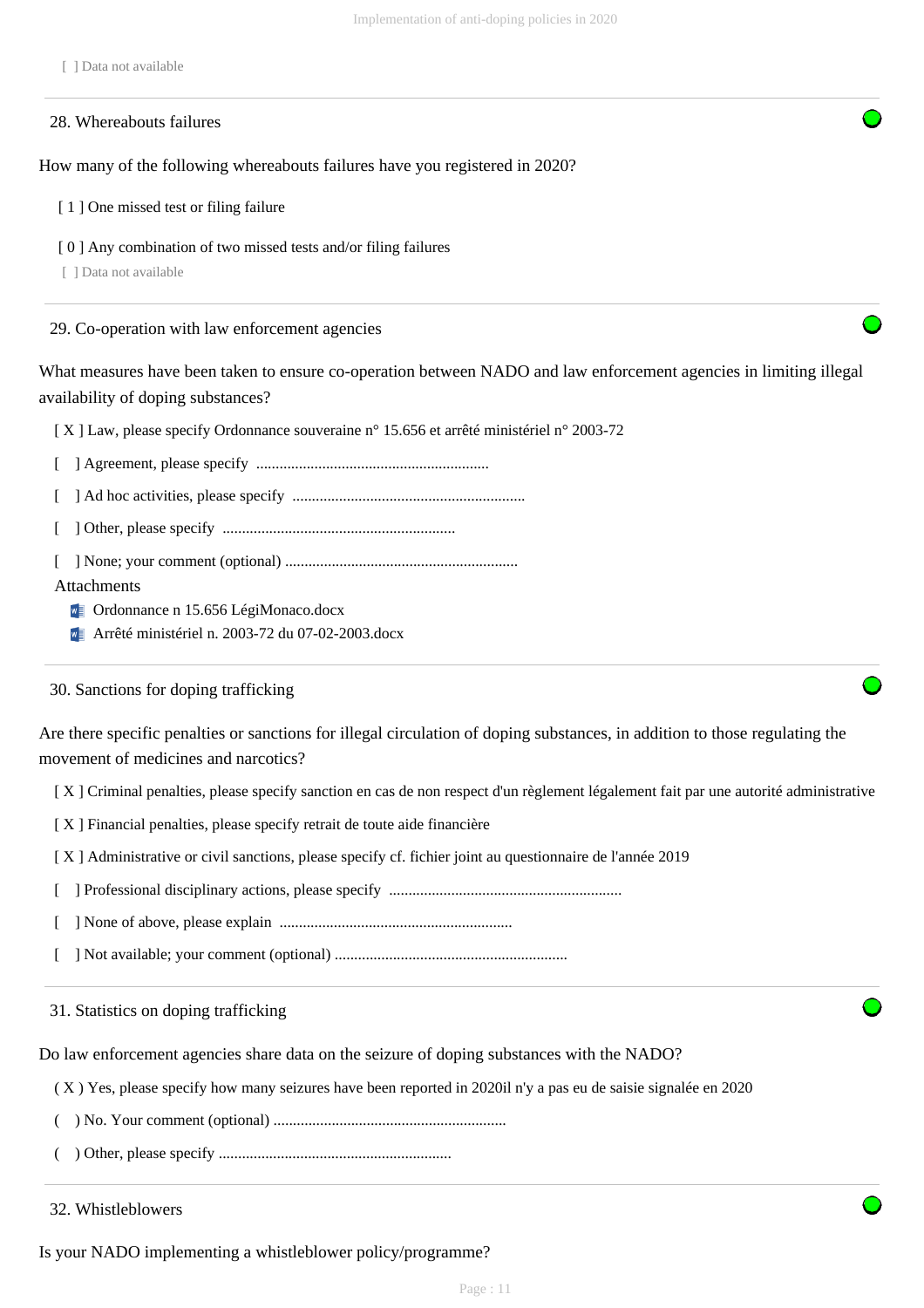( X ) Yes; any commentMise en oeuvre du programme de l'AMA et formulaire spécifique sur le site internet du Comité Monégasque Antidopage

( ) No, but a preparatory process is in progress to develop a whistleblower policy/programme; any comment

............................................................

( ) No; any comment ............................................................

#### Attachments

Comité Monégasque Antidopage : http://onad-monaco.mc

33. Legal background for Whistleblower policy

If your NADO implements a Whistleblower policy/programme, please describe the legal framework for this programme

[ ] National legislation

[ ] NADO Rules

- [ X ] Direct application of WADA Whistleblowing programme/policy and procedure for reporting misconduct
- [ ] Direct application of the rules of one or more international sports organisations, if yes, please list them

............................................................

- [ ] Other. Please describe ............................................................
- [ ] Not applicable

34. Organisation of anti-doping education

Which organisations are involved in implementing anti-doping education programs?

- [ X ] National anti-doping organisation
- [ X ] Ministry responsible for sport
- [ X ] Ministry responsible for education
- [X] Ministry responsible for health
- [ ] Other governmental body ............................................................
- [ X ] National sport federations
- [ ] Regional/municipal sport organisations
- [ ] Universities
- [ X ] Schools
- [ X ] Sport clubs
- [ ] Other bodies ............................................................

35. Anti-doping education themes

What types of anti-doping message are provided for different target groups?

| elite<br>athletes | voung<br><i>l</i> athletes | recreatio Isports<br>Inal<br>lathletes | officials |  | coaches   medical   school<br>personne pupils |  | Imedia | <u>l</u> general<br>public | <b>other</b> |
|-------------------|----------------------------|----------------------------------------|-----------|--|-----------------------------------------------|--|--------|----------------------------|--------------|
|-------------------|----------------------------|----------------------------------------|-----------|--|-----------------------------------------------|--|--------|----------------------------|--------------|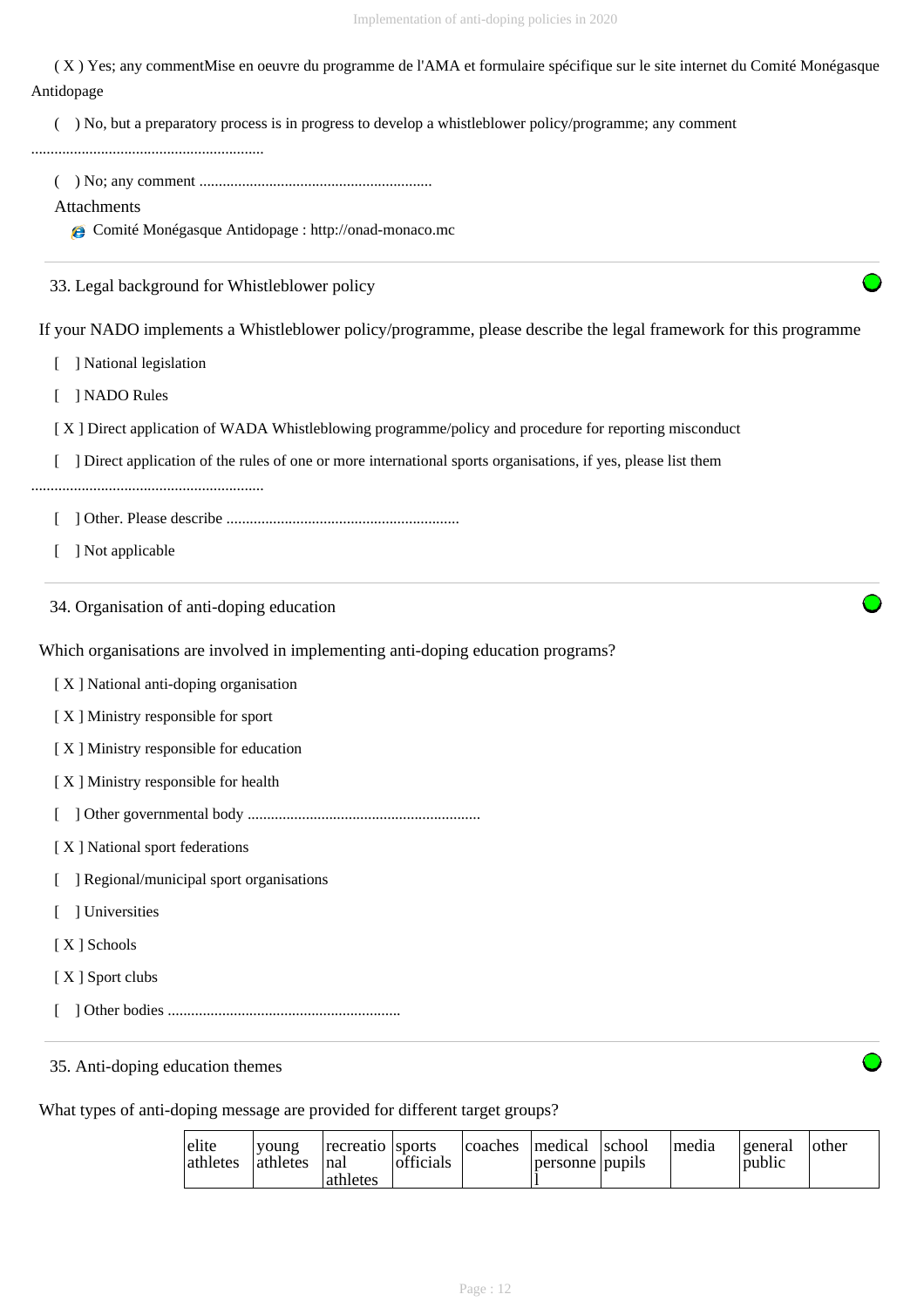| National and         | [X] | [X] | [X]                               | [X] | [X] | [X] | [X] | [X] | [X] | $\begin{bmatrix} 1 & 1 \end{bmatrix}$ |
|----------------------|-----|-----|-----------------------------------|-----|-----|-----|-----|-----|-----|---------------------------------------|
| International anti-  |     |     |                                   |     |     |     |     |     |     |                                       |
| doping rules         |     |     |                                   |     |     |     |     |     |     |                                       |
| Harm of doping to    | [X] | [X] | [X]                               | [X] | [X] | [X] | [X] | [X] | [X] | $\begin{bmatrix} 1 \end{bmatrix}$     |
| the spirit of sport  |     |     |                                   |     |     |     |     |     |     |                                       |
| Athletes and         | [X] | [X] | $\begin{bmatrix} 1 \end{bmatrix}$ | [X] | [X] | [X] | [X] | [X] | [X] | $\begin{bmatrix} 1 \end{bmatrix}$     |
| athlete support      |     |     |                                   |     |     |     |     |     |     |                                       |
| personnel's rights   |     |     |                                   |     |     |     |     |     |     |                                       |
| and responsibilities |     |     |                                   |     |     |     |     |     |     |                                       |
| Consequences of      | [X] | [X] | [X]                               | [X] | [X] | [X] | [X] | [X] | [X] | $\begin{bmatrix} 1 \end{bmatrix}$     |
| doping, including    |     |     |                                   |     |     |     |     |     |     |                                       |
| sanctions, health    |     |     |                                   |     |     |     |     |     |     |                                       |
| and social           |     |     |                                   |     |     |     |     |     |     |                                       |
| consequences         |     |     |                                   |     |     |     |     |     |     |                                       |
| Substances and       | [X] | [X] | [X]                               | [X] | [X] | [X] | [X] | [X] | [X] | $\begin{bmatrix} 1 \end{bmatrix}$     |
| methods on the       |     |     |                                   |     |     |     |     |     |     |                                       |
| Prohibited List      |     |     |                                   |     |     |     |     |     |     |                                       |
| Doping control       | [X] | [X] | [X]                               | [X] | [X] | [X] | [X] | [X] | [X] | $\begin{bmatrix} 1 \end{bmatrix}$     |
| procedures           |     |     |                                   |     |     |     |     |     |     |                                       |
| Therapeutic use      | [X] | [X] | [X]                               | [X] | [X] | [X] | [X] | [X] | [X] | $\begin{bmatrix} 1 \end{bmatrix}$     |
| exemptions           |     |     |                                   |     |     |     |     |     |     |                                       |
| (TUEs)               |     |     |                                   |     |     |     |     |     |     |                                       |
| Applicable           | [X] | [X] | $[\quad]$                         | [X] | [X] | [X] | [X] | [X] | [X] | $\begin{bmatrix} 1 \end{bmatrix}$     |
| whereabouts          |     |     |                                   |     |     |     |     |     |     |                                       |
| requirements         |     |     |                                   |     |     |     |     |     |     |                                       |

36. Nutritional supplements

What measures have been taken to address the problems related to nutritional supplements in sport?

- [ ] Restrict availability
- [X] Control of production
- [X] Provide quality assurance
- [X] Comprehensive labelling
- [ ] Limit advertising and promotion
- [ X ] Educational and informational measures
- [ ] Other, please specify: ............................................................

37. Anti-doping research

Has any anti-doping research been undertaken or supported?

( ) Yes; your comment (optional) ............................................................

 ( X ) Yes, to a limited extent; your comment (optional)une bourse d'études est financée en Master 2 spécialisé à l'université de Paris Nanterre